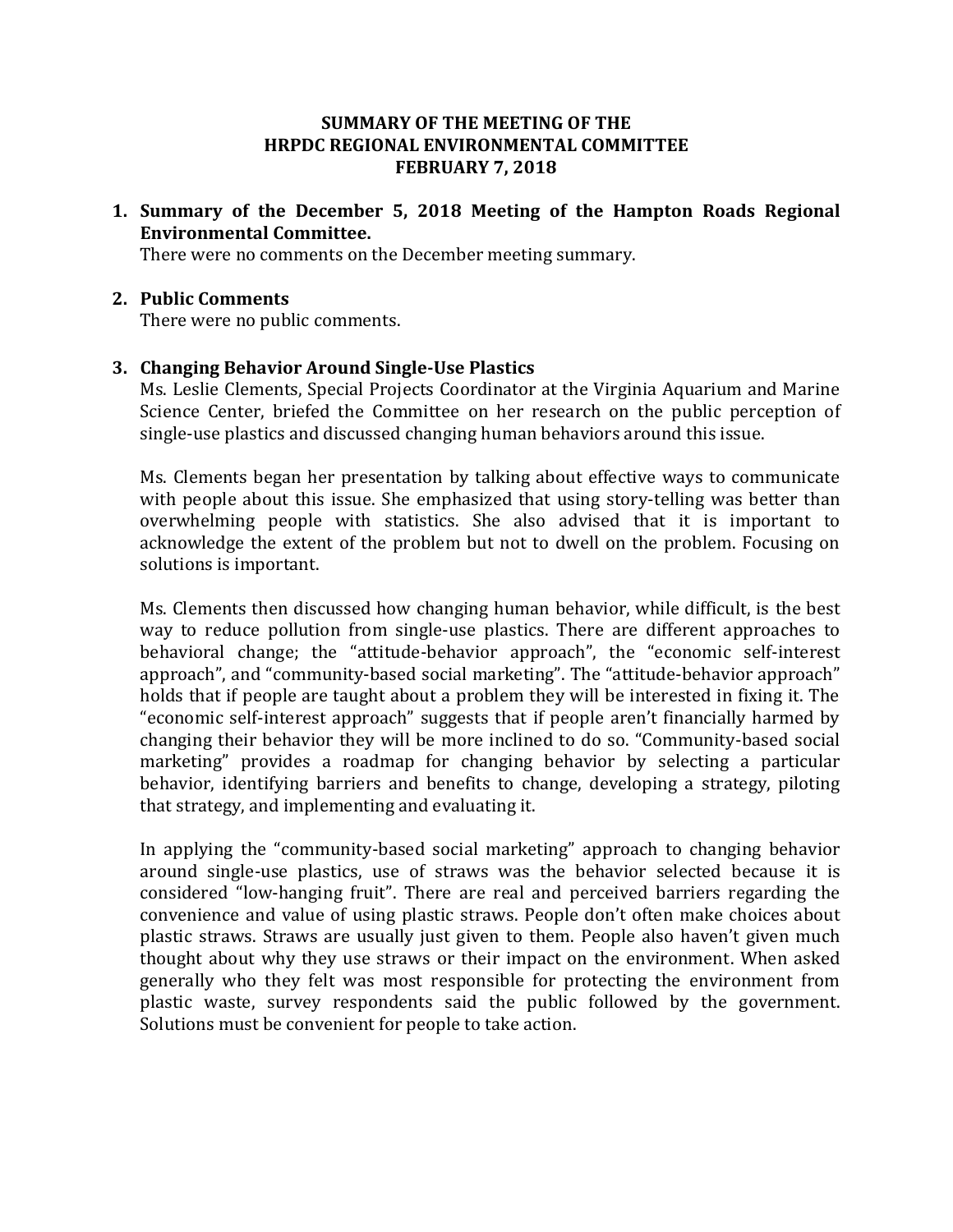Comments from Committee members addressed exchange of reusable containers by mail or in a store; problems with people throwing away reusable containers, and the pros and cons of regulatory action versus grass roots action.

# **4. 2018 Record Rainfall**

Ms. Kimberly Peterson, HRSD Data Analysis Manager, discussed HRSD's rainfall monitoring program and rainfall data from 2018. She also provided an overview of HRSD's PI Vision tool and the data that is available to local governments.

Ms. Peterson explained that HRSD has an extensive rainfall monitoring network and rigorous processes for ensuring HRSD collects and reports quality rainfall data. She noted that rainfall can be difficult to measure because it can vary so much by location, and measurement instruments are subject to a variety of types of interference. In order to maintain accurate records, HRSD has both automated and manual processes to verify measurements.

HRSD aggregates, analyses, and checks data at both the monthly and yearly timeframes. They also produce reports for each 2-year storm and for sewer system overflows. HRSD can give localities validated data from any of its monitoring locations. Self-serve access to data is also available to local governments through HRSD's PI Vision tool. HRSD is interested in sharing as much data as possible with localities. Data will also soon be available to the public through HRSD's website.

Committee comments addressed whether 2018 was a particularly wet year and processes for validating data. It was suggested that using forecasting information could help validate data and that using machine learning could produce better information.

# **5. Legislative Update**

HRPDC staff provided the committee with updates on bills under consideration in the 2019 General Assembly legislative session relevant to the Committee's work in the areas of environmental planning, land use, water quality, stormwater, and coastal zone management. Details on these bills can found in the staff presentation available on the HRPDC [website.](https://www.hrpdcva.gov/uploads/docs/06_Presentation_LegislativeUpdate.pdf)

# **6. Update on Coastal Barrier Resource Areas**

HRPDC Senior Regional Planner, Ben McFarlane, briefed the Committee on the U.S. Fish and Wildlife Services' Coastal Barrier Resources System (CBRS) remapping project, and proposed changes to CBRS units located in Hampton Roads.

Mr. McFarlane provided background information on the Coastal Barrier Resources Act and the creation of the CBRS, which includes relatively undeveloped coastal barriers along the Atlantic, Gulf of Mexico, Great Lakes, U.S. Virginia Islands, and Puerto Rico coasts. The intent of the CBRA is to remove federal incentives to the development of areas that serve as barriers to coastal storms and habitat for aquatic species. The CBRA does not prevent property owners from developing or utilizing coastal areas, but does